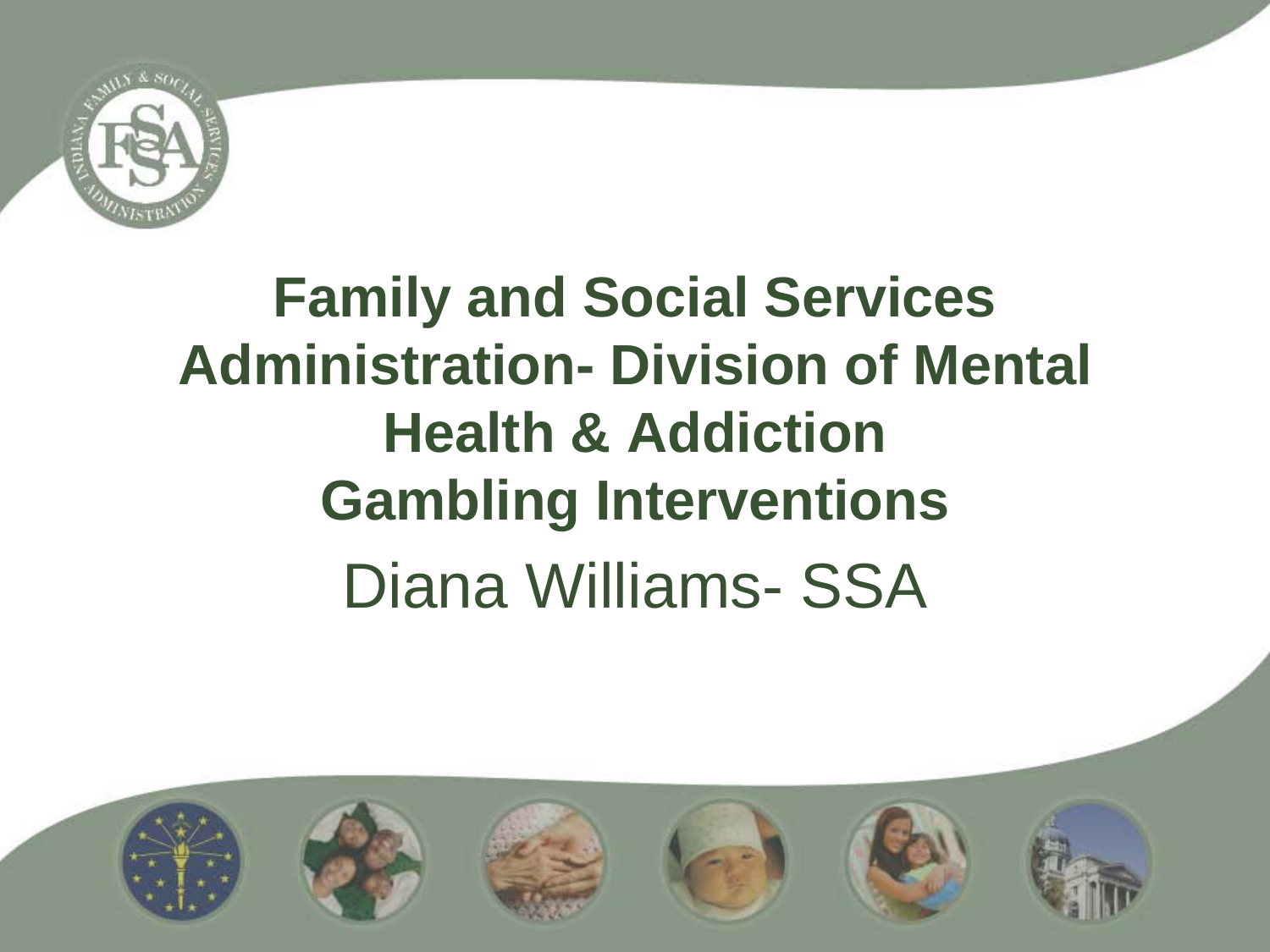

## **Presentation Outline**

- Overview of Indiana's Gambling prevention and treatment system
	- History
	- Identifying prevalence
	- Prevention
	- Treatment
	- Information Sharing
		- Ohio's gambling experience

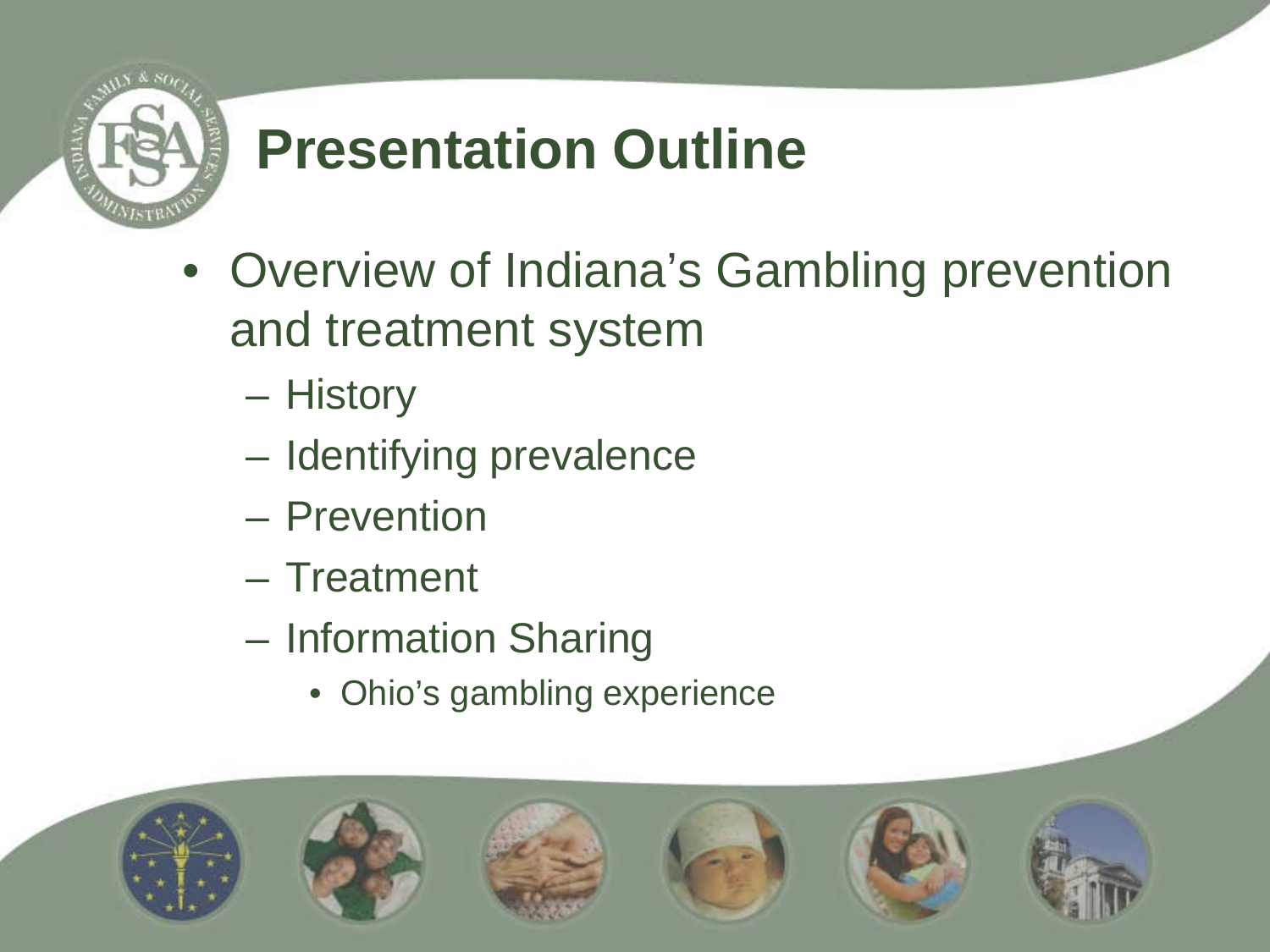

## **Why it Matters**

- Nationwide 6 to 9 million people met criteria for problem gambling;
- The estimated cost to families and communities from problem gambling related bankruptcy, divorce, crime and job loss was \$7 billion dollars last year;
- 85% of US adults gambled at least once in their lifetime, 80% in the last year;

Comprehensive Gambling Bill 2009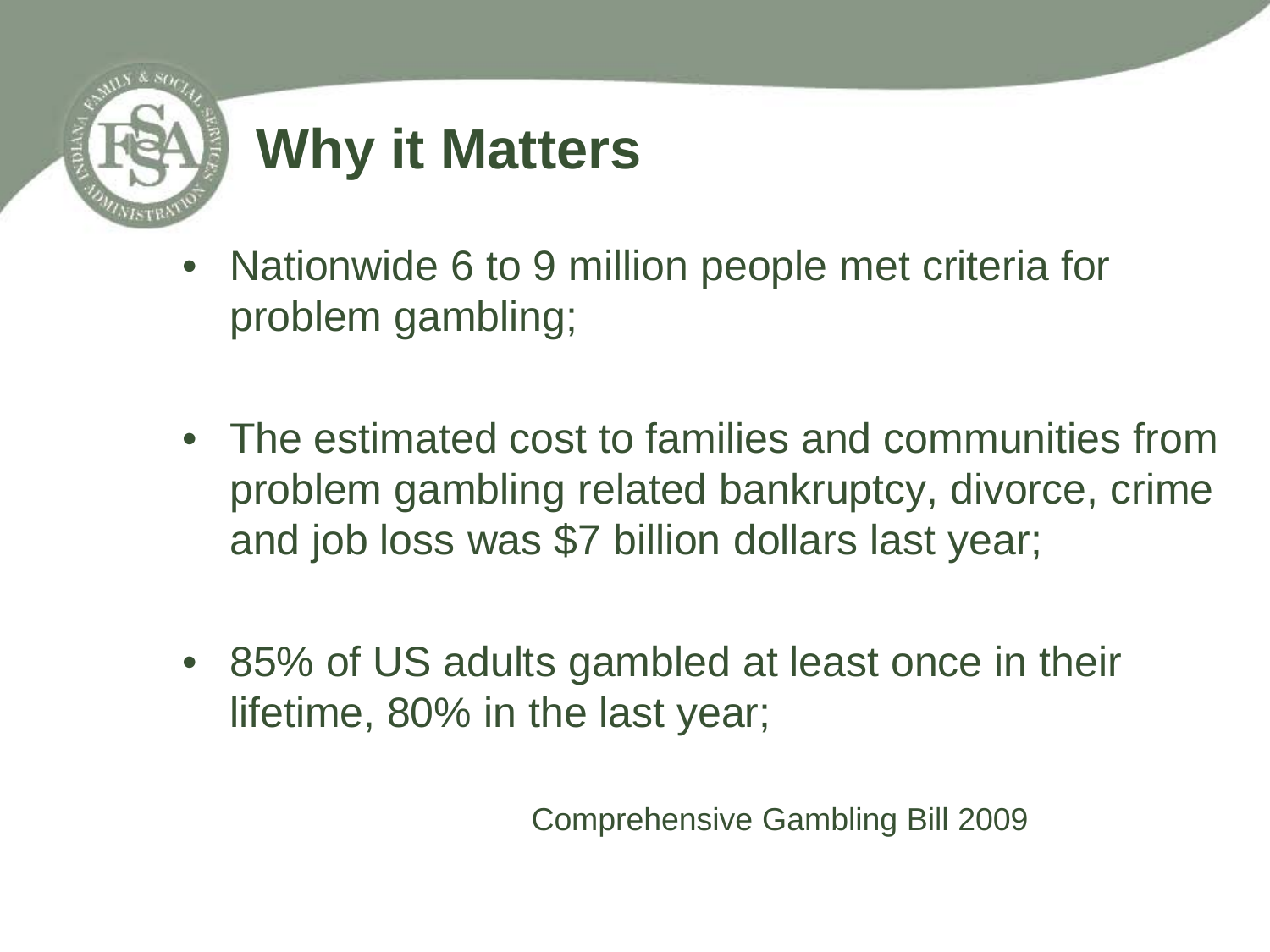

## **Introduction to Problem Gambling in Indiana**

- 1989 First sales of Hoosier Lottery Tickets
- 1994 First Horse Track in Anderson
- 1995 Off Track Betting
- 1995 First Casino Opened
	- Indiana currently has 13 casinos
- 2004 Voluntary Exclusion Program (VEP)
	- 1,119 Indiana Residents enrolled in the VEP as of June 30, 2009
- 2007 Legislation passed allowing 2,000 slot machines in each of two horse tracks

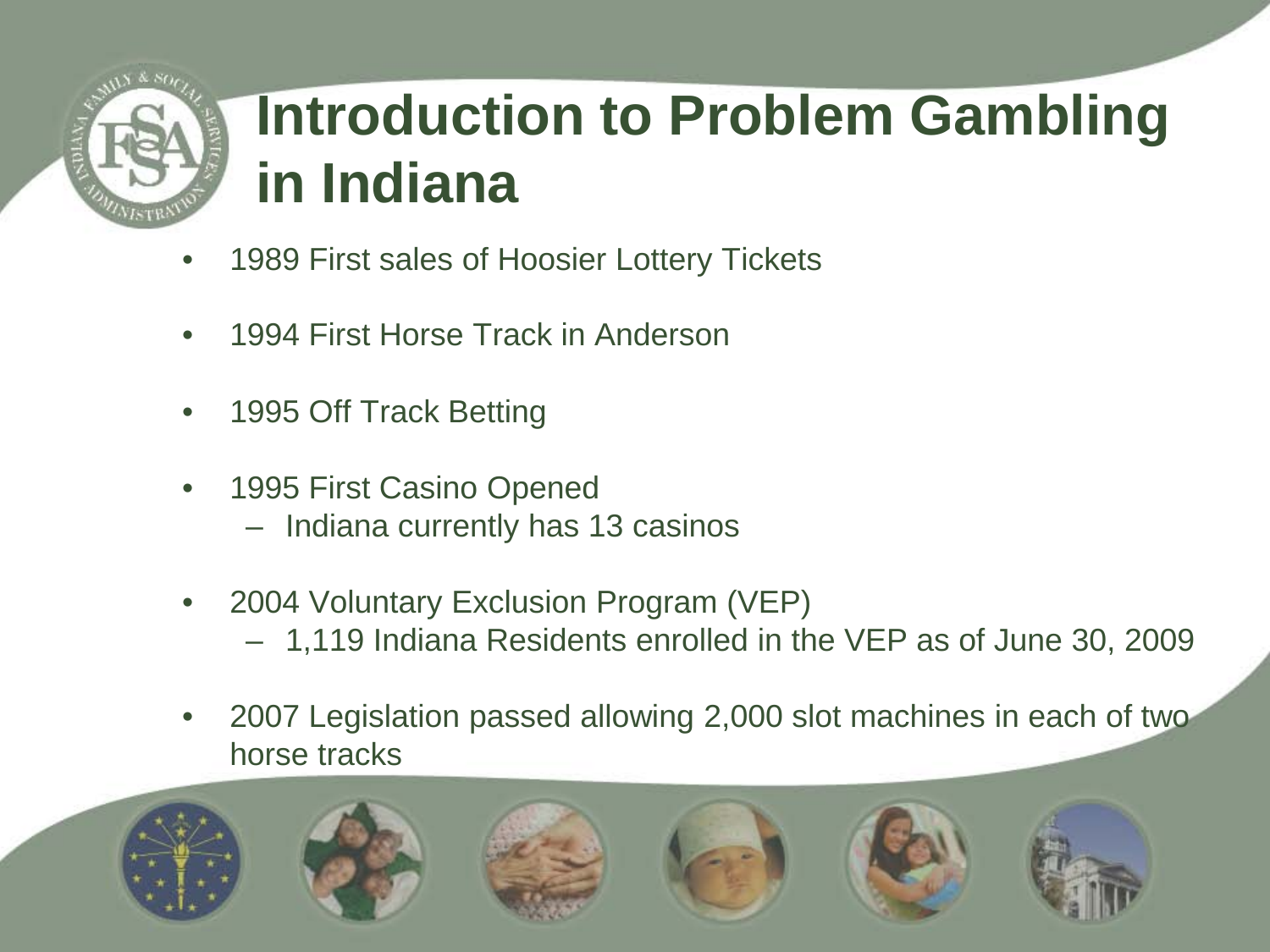

# **Other Gaming in Indiana**

- **Legal** 
	- Charity gaming for non-profit organizations
		- Bing, punch cards, raffles
	- State Lottery
	- Casinos/ Racinos/ Off track betting
- Illegal
	- Video Poker
	- Cherry Master
	- Internet Gambling
	- Book Making
- Unknown
	- Final Four Pools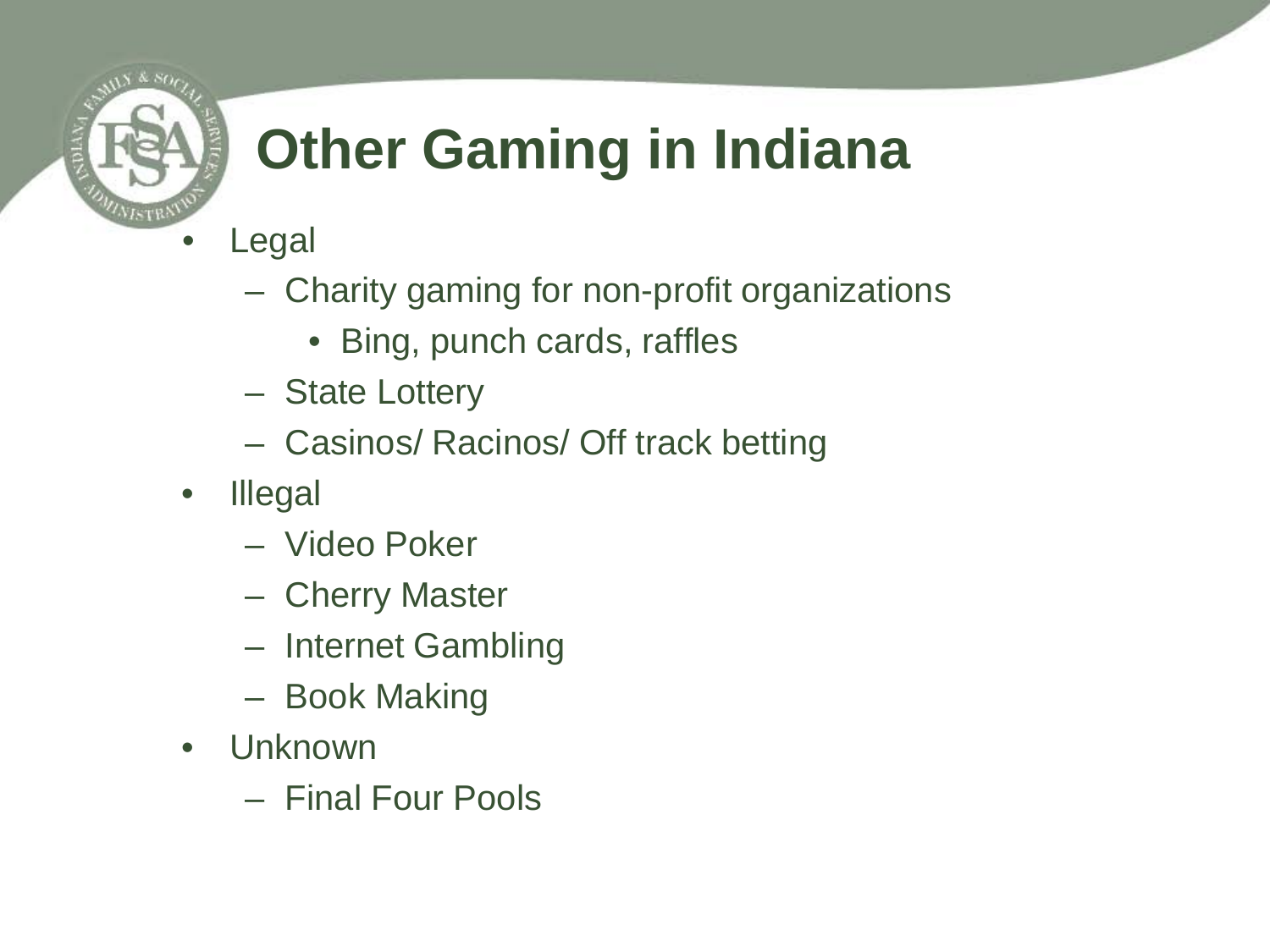### **Geography: Indiana Casinos and Problem Gambling Treatment**

**Providers**WISTR!

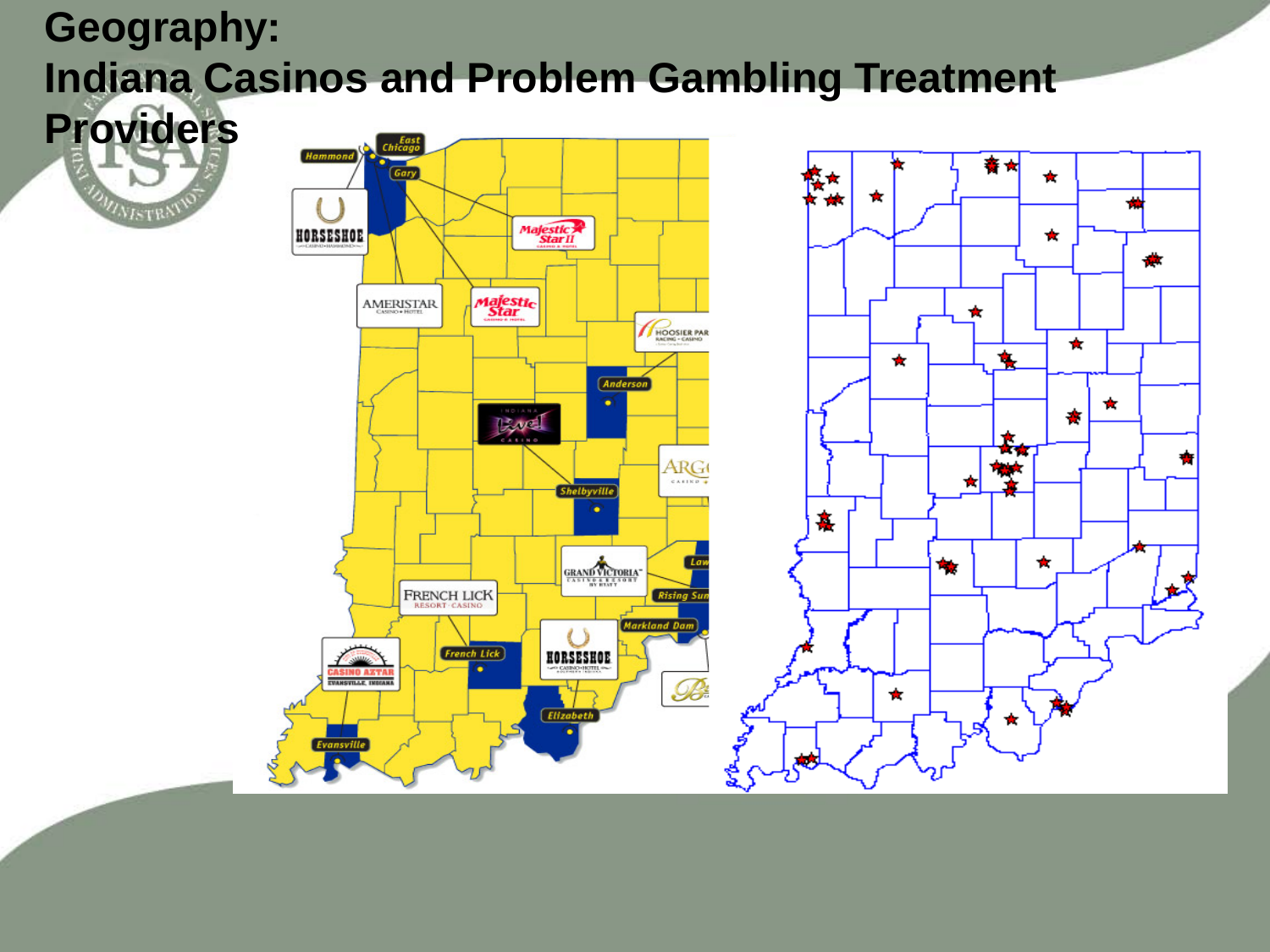



## **Our House Lucas Oil Stadium**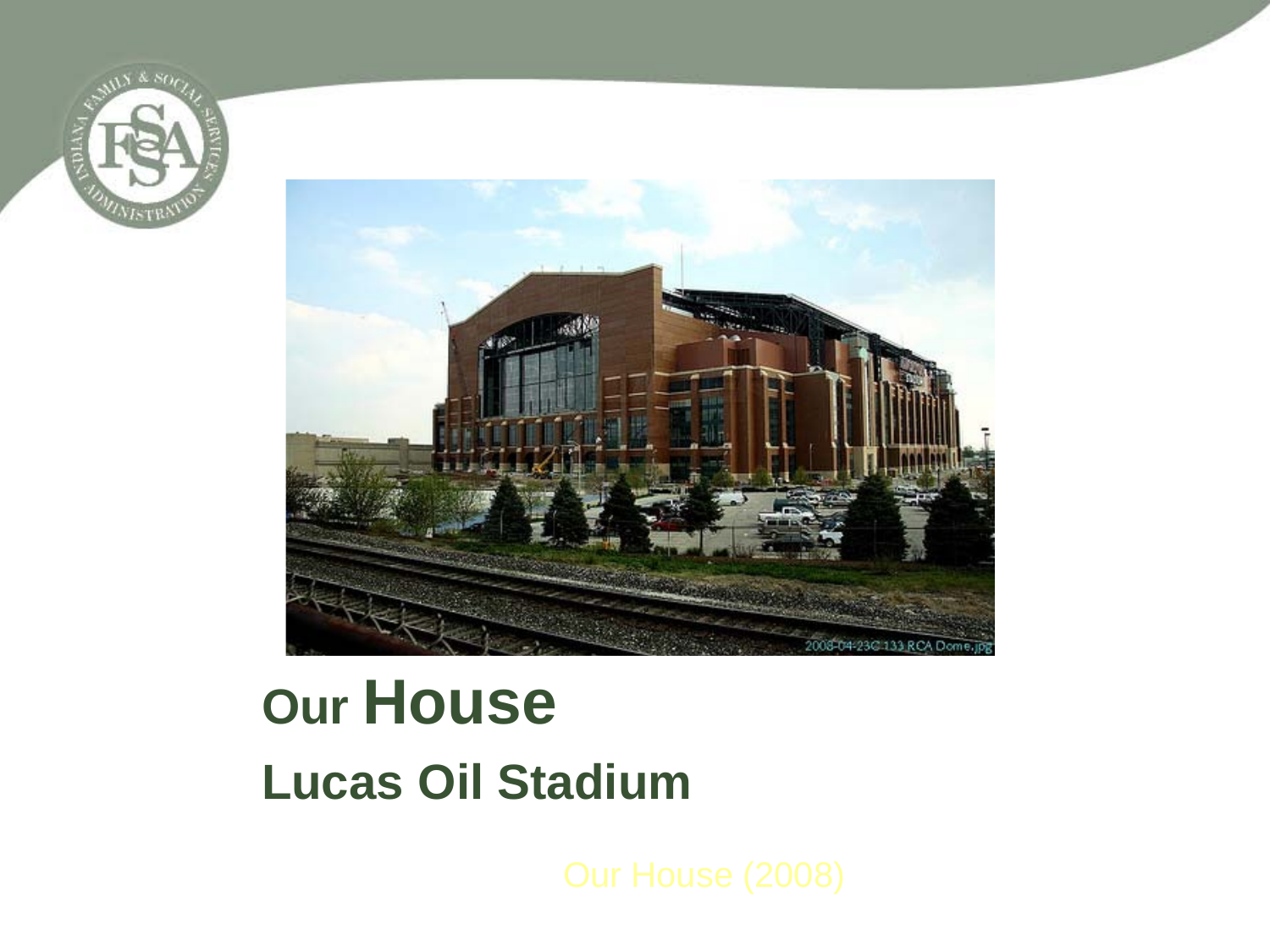



# **The Interior**

Lucas Oil Stadium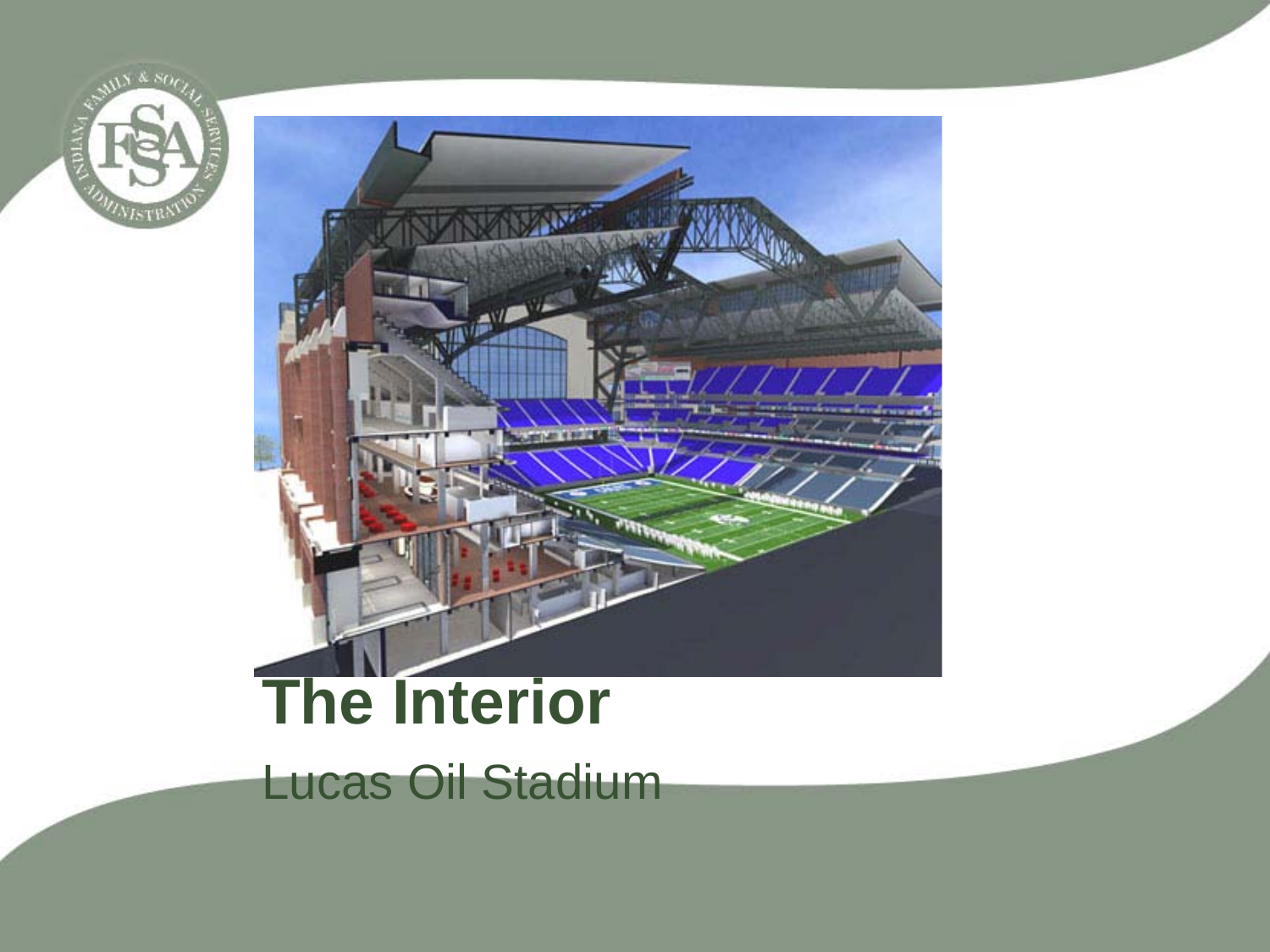

# **Indiana Dollars in Gambling**

As Generated by 13 Casinos/Racinos (2009):  $-$ \$2,664,000,000 gross revenues = could purchase 3.7 Lucas oil

U.S. Ranking in Gross Revenues

- Nevada \$10,786 million
- New Jersey \$4,152 million
- Louisiana \$ 3,214 million
- **Indiana \$ 2,664 million**

#### U.S. Ranking in Tax Revenues

stadiums!

- 1. Pennsylvania \$ 964 million
- **2. Indiana \$ 875 million**
- 3. Nevada \$ 665 million
- 4. Illinois \$ 532 million

Data from American Gaming Association, ranks among 19 states with legalized casinos and/or racino's.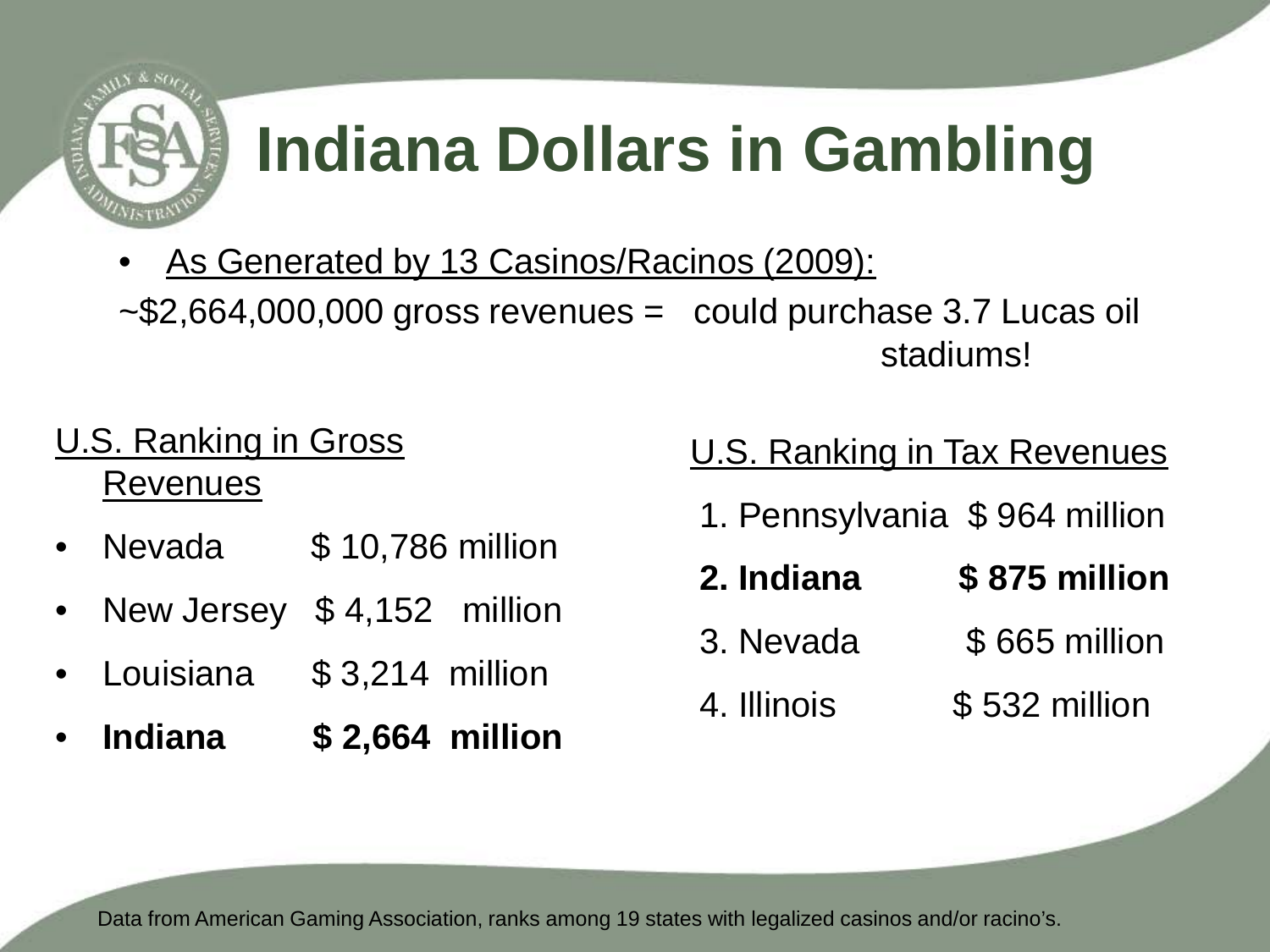

### **More about Gambling Money in Indiana**

#### % of Gross Casino Revenue

Going to Govt. (as Gambling Taxes)

- Rhode Island 74 % 2. Florida 50 %
- 3. Pennsylvania 47%
- 4. New York 47%
- 5. West Virginia 45%
- 6. Illinois 36%
- 7. Delaware 36%
- **8. Indiana 31 %**

#### % Ratio of Casino Tax Revenue to State Income Tax Revenue

- 1. Nevada INFINITY
- 2. Rhode Island 23%
- 3. Maine 23%
- 4. W. Virginia 22%
- 5. Mississippi 16%
- 6. Louisiana 15%
- **7. Indiana 14%**

Data from American Gaming Association, ranks among 19 states with legalized casinos and/or racino's. (GDP and State Income Tax revenue from usgovernmentrevenue.com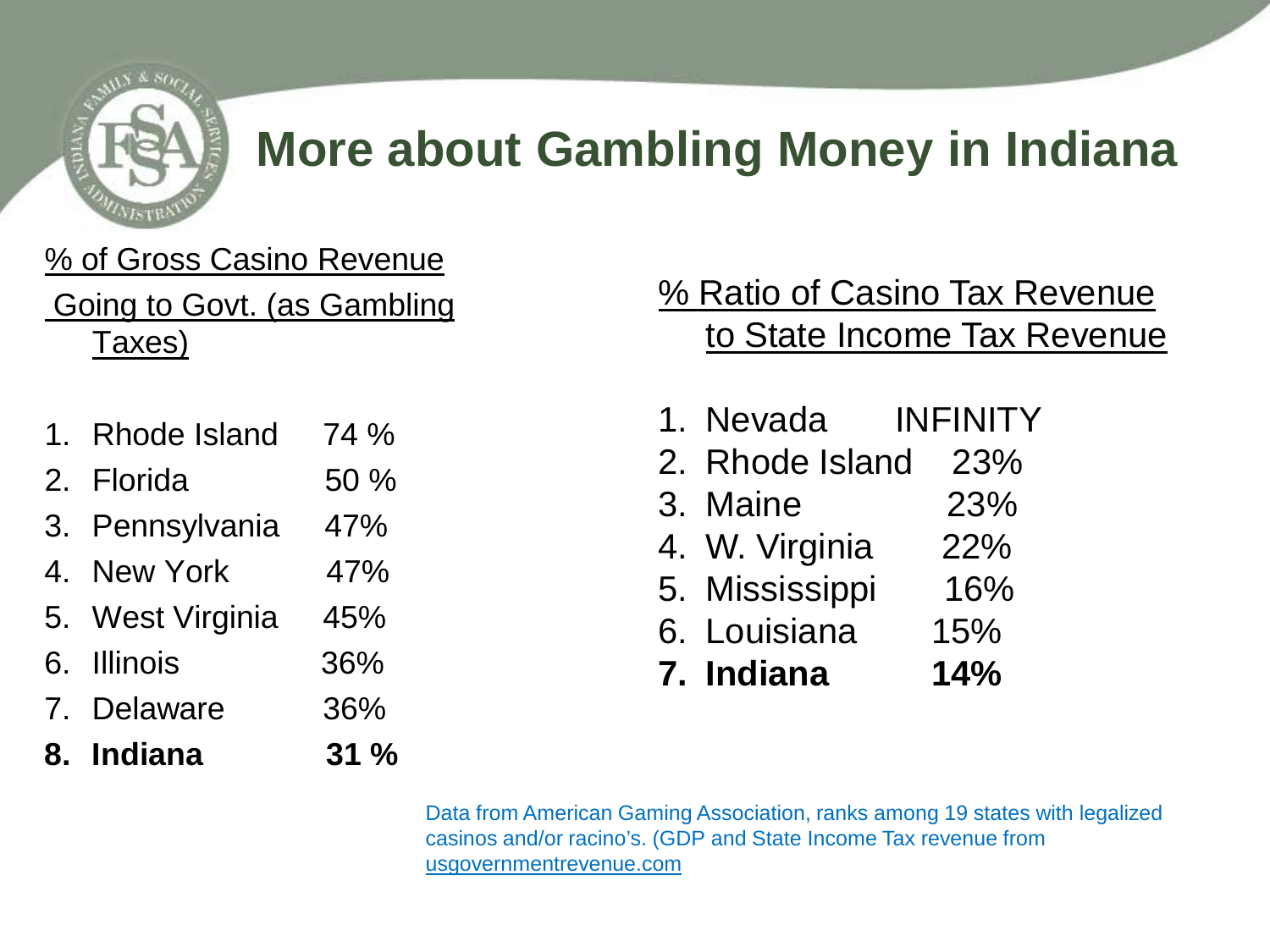## **Indiana Appropriations for Problem Gambling Treatment**

- Indiana Gambling Tax revenues (2009): \$ 875 million.
- By law, Indiana Division of mental Health and Addiction (DMHA) is apportioned a subtotal of this amount for programs and facilities for the prevention and treatment of addictions to drugs, alcohol, and compulsive gambling, including the creation and maintenance of a toll free telephone line to provide the public with information about these addictions. At least 25% must go directly to problem gambling screening and treatment.

**DMHA is appropriated 5.2 million annually by law. 5.2 million/ 875 million= 0.59 % of gambling tax revenue in 2008**